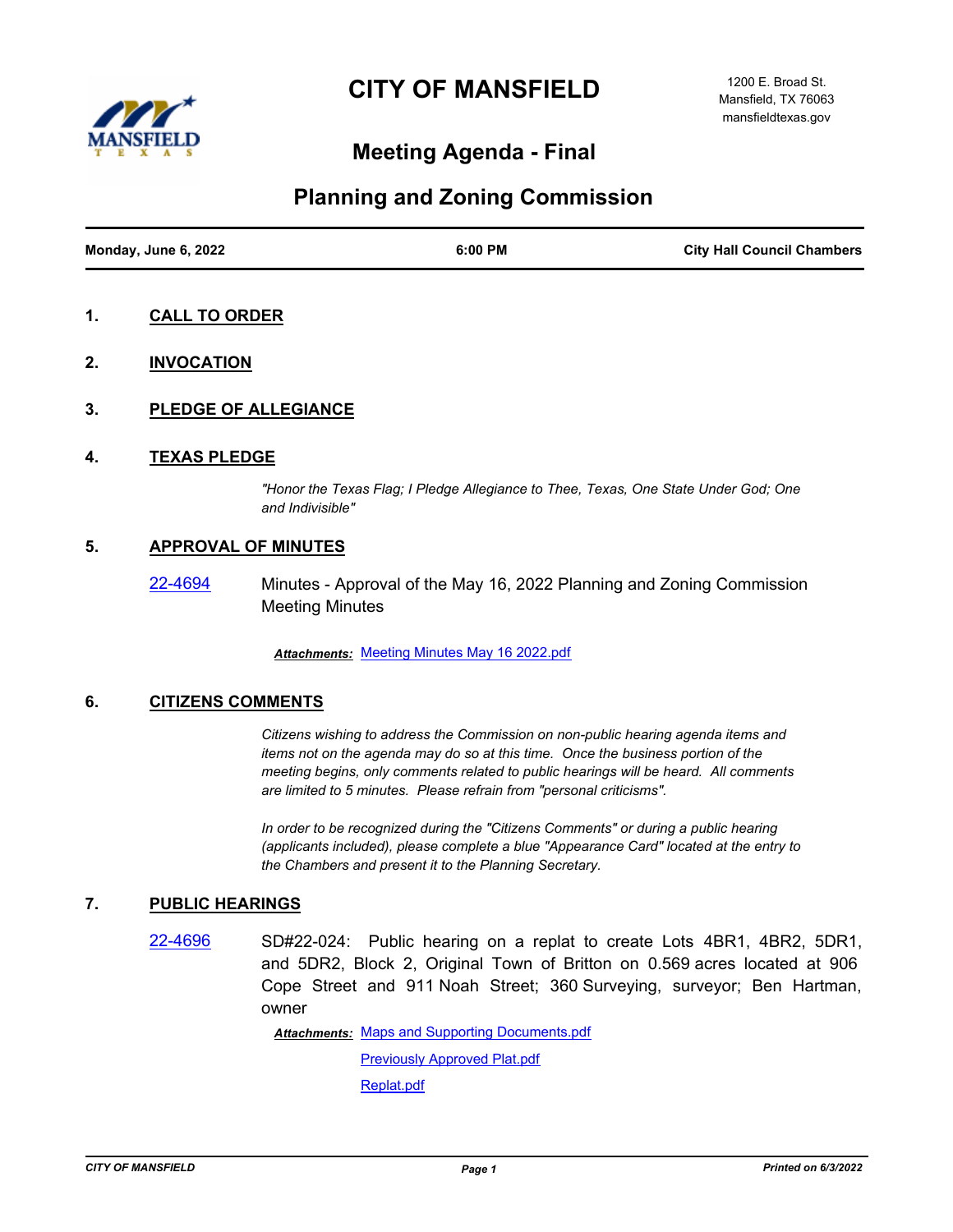[22-4697](http://mansfield.legistar.com/gateway.aspx?m=l&id=/matter.aspx?key=8811) SD#22-020: Public hearing on a replat to create Lots 6R-1 and 6R-2, Block 34, Original Town of Mansfield, being a revision of a portion of Block 34, Original Town of Mansfield, according to the plat filed in Volume 63, Page 53 of the plat records of Tarrant County, TX, City of Mansfield by Christian Cole Investments LLC, owner/developer, Coombs Land Surveying, Inc. surveyor/engineer.

Attachments: [Maps and Supporting.pdf](http://Mansfield.legistar.com/gateway.aspx?M=F&ID=1a861098-c030-4a5d-955b-52b024123320.pdf)

[Final Plat SD22-020 406AlvaradoReplat.pdf](http://Mansfield.legistar.com/gateway.aspx?M=F&ID=493e014e-37ec-4e74-8ad7-65f45076c624.pdf)

[22-4705](http://mansfield.legistar.com/gateway.aspx?m=l&id=/matter.aspx?key=8819) SD #22-025: Public hearing on a replat to create Lots 1R1, Block 1, Electronics Addition on approximately 67.577 acres located at 1000 N Main St., Mouser Electronics Inc., owner and Baird, Hampton, and Brown Engineering and Surveying, engineer/surveyor

> **Attachments: [Location Map.pdf](http://Mansfield.legistar.com/gateway.aspx?M=F&ID=16881b63-49cc-4f75-a385-bb9548f8546f.pdf)** [Previously Approved Plat.pdf](http://Mansfield.legistar.com/gateway.aspx?M=F&ID=fa62299f-22bb-42c8-bbf7-60ddd46f83e9.pdf) [Replat.pdf](http://Mansfield.legistar.com/gateway.aspx?M=F&ID=81bcc755-ca78-462b-8b05-340e0fcfca42.pdf)

[22-4655](http://mansfield.legistar.com/gateway.aspx?m=l&id=/matter.aspx?key=8767) OA#22-003: Public hearing to consider amending Chapter 155 of the Code of Ordinances of the City of Mansfield, "Zoning" by Amending Special Purpose District Regulations and Creating a New Section 155.073 "S, South Mansfield Form-based Development District".

*Attachments:* [S, South Mansfield Form-based Development District \(06.02.2022\).pdf](http://Mansfield.legistar.com/gateway.aspx?M=F&ID=4e4177f4-7d90-4f40-b2c8-b08a1e0ab612.pdf)

[22-4695](http://mansfield.legistar.com/gateway.aspx?m=l&id=/matter.aspx?key=8809) ZC#22-008: Public hearing for a zoning change from PD, Planned Development District to S, South Mansfield Form-Based Development District with T-3, Urban Edge Transect, T-4, Urban Transition Transect and T-5, Urban Center Transect zones on approximately 54.393 acres out of the C Vela Survey, Abstract No. 851, Johnson County, Texas, generally located at the northeast corner of South U.S. 287 and Lone Star Road; City of Mansfield, applicant; Chisholm Flats, LLC, owner

*Attachments:* [Maps and Supporting Information.pdf](http://Mansfield.legistar.com/gateway.aspx?M=F&ID=e740e577-5a4b-411f-a13b-2b89e4cd15b0.pdf)

### **8. SUMMARY OF CITY COUNCIL ACTIONS**

#### **9. COMMISSION ANNOUNCEMENTS**

- **10. STAFF ANNOUNCEMENTS**
- **11. ADJOURNMENT OF MEETING**
- **12. NEXT MEETING DATE:Tuesday, June 21, 2022**